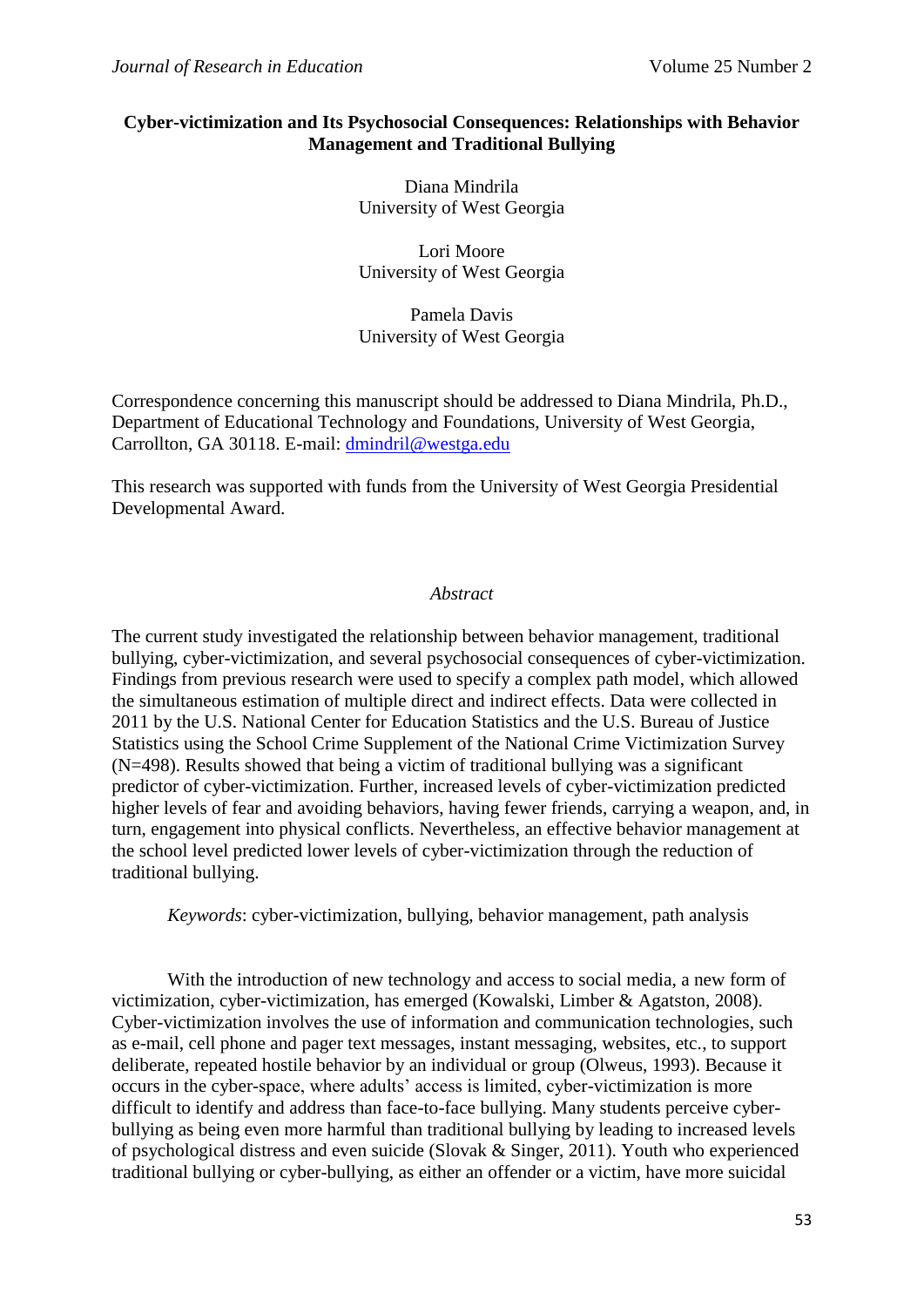thoughts and are more likely to attempt suicide than those who have not experienced such forms of peer aggression (Hinduja & Patchin, 2010).

Currently, 37% of teens, ages 12-17, own a smartphone, 74% can access the Internet on a mobile device, and 93% have access to the Internet (Belsey, 2014). Although many states adopted education technology standards to be taught in schools, which include a computer ethics component (International Society for Technology Education, 2014), almost a third of US students, ages 12-18, reported being cyber-bullied at school (National Center for Educational Statistics & Bureau of Justice Statistics, 2013). When such behavior occurs in the school setting, it is within the school's jurisdiction (Englander, 2012). Furthermore, educators must be aware of the dysfunctional or risky behaviors associated with cybervictimization. As a result, the current study aimed to:

1. Determine whether effective behavior management at the school level predicts less traditional bullying, and, in turn, less cyber-victimization.

2. Determine the extent to which cyber-victimization predicts fear, avoiding behaviors, and having fewer friends at school.

3. Determine the extent to which cyber-victimization predicts weapon carrying and, consequently, participation in physical conflicts.

The relationships above were hypothesized based on the current literature on the topic. While previous studies focused on one or a subset of these relationships, the current study proposed a more comprehensive model, which allowed researchers to simultaneously estimate a multitude of direct and indirect effects, and to identify the strongest relationships.

### **Theoretical Framework**

Bullying continues to be an issue of importance to educators, criminal justice practitioners, school districts, and parents. Cyber-bullying can be far more insidious than traditional bullying, because there is no escape from it (Muscari, 2002). Cyber-bullying can occur inside and outside of the normal school hours, many times anonymously, and can involve many participants because of its global nature. Students who have been both bullies and cyber-victims suffer the most harmful effects of this phenomenon, such as, for example, depreciation of the grade point average, fear, anxiety, depression, and other psychological harm (Juvonen & Gross, 2008; Sourander, et al., 2010). Schoffstall and Cohen (2011) showed that students who engaged in cyber-aggression had higher rates of loneliness and lower rates of social acceptability, peer optimism, number of mutual friendships, popularity, and global self-worth. Further, engagement in cyber-victimization is often associated with problem behavior, depressive symptomatology, poor parent–child relationships, delinquency, and substance use (Wagner, 2008; Ybarra & Mitchell, 2004a; Ybarra & Mitchell, 2004b).

Recently, in the United States, there have been many wide-spread media reports of death and suicide that have involved various cyber-bullying behaviors, affecting communities, school systems, and families. School leaders are dealing with more routine cases daily and often feel they have little legal advice or precedent to guide them in their decision-making, such as the role schools should play in preventing and reacting to cyberbullying (Nirvi, 2011). When cyber-bullying occurs on the school grounds, the behavior is viewed as being under the school's jurisdiction (Englander, 2010); therefore, school administrators must assess each cyber-bullying case and discipline cyber-bullies (Englander, 2010).

Most states have adopted technology standards, such as the National Education Technology Standards for Students (NETS-S) by the International Society for Technology in Education (ISTE). One of the components of NETS-S contains a standard for ethics that addresses appropriate usage of technology to be taught, along with other standards, such as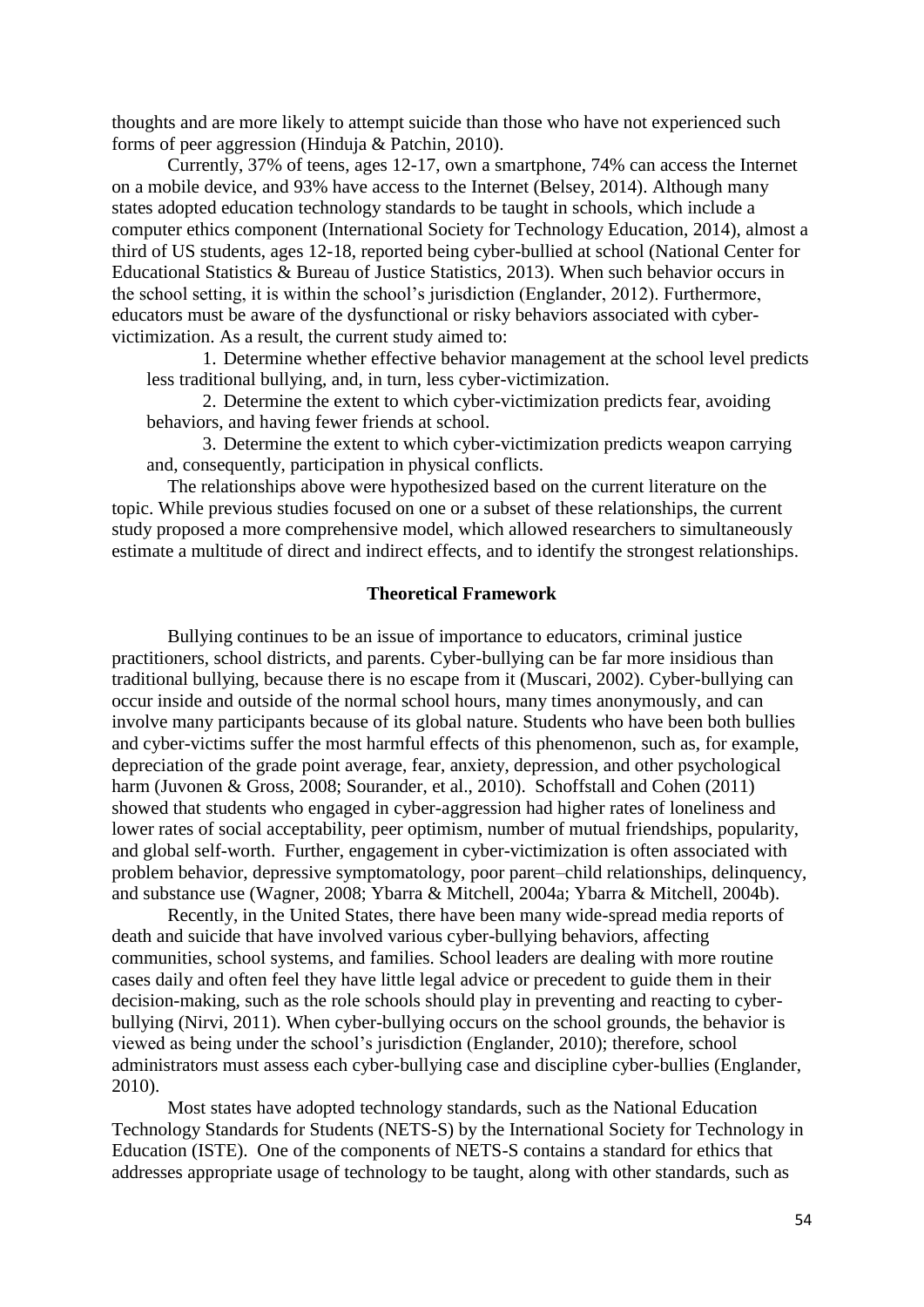technology skills. Nevertheless, cyber-bullying incidents continue to occur. Approximately 28% of students, ages 12-18, reported being bullied at school or during the school year, and 9% reported being cyber-bullied anywhere, including school (National Center for Educational Statistics & Bureau of Justice Statistics, 2013). Further, approximately half of the cyber-victims reported knowing the bully from school (Juvonen & Gross, 2008).

With the exception of gaming and being excluded online, female students reported higher incidences of cyber-victimization than males. White students (28%) were cyberbullied more than Hispanic (8%) and Black (7%) students; 10th grade students cyber-bullied the most out of grades 6-12; and suburban students cyber-bullied more than urban students (National Center for Educational Statistics & Bureau of Justice Statistics, 2013). According to the U.S. National Center for Educational Statistics (2013), most cyber-bullying occurs once a week (71.9%), and adults were notified 26.1% of the time versus 39.5% for traditional bullying.

Willard (2007) listed several ways in which students can attack and be harmed in the cyber-space: flaming<sup>1</sup>, harassment, impersonation, denigration, trickery, outing, cyberstalking, and exclusion. A study conducted by Juvonen and Grass (2008) reported that most cyber-bullying consisted of name calling and insults and took place through instant messaging. Nevertheless, with the continuous development of new technologies and social networks, school systems are facing new issues, paralleled and fueled by new discipline infractions that must be managed (Wallace, 2013).

Gaggle (2014), a company devoted to protecting students by monitoring their correspondence and reporting issues to administrators, lists current social applications and the potential dangers that each one can impose. Some of the warnings include: a) allowing inappropriate images and text, b) allowing anonymous interaction, c) allowing automatic deletion of text and images, d) encouraging user interactions for dating or sexual purposes, e) allowing participation in chat rooms without phone or Internet connection, f) allowing document sharing when email is limited to in-district communication or turned off, etc. (Gaggle, 2014; Shah, 2011). Although there are companies that can monitor student correspondence and flag problem language to school administrators for investigation when on the school network, this does not affect the usage of social media apps with personal smart phone Internet access during and after regular school hours (Gaggle, 2014).

When social media applications are used inappropriately, either inside or outside the school setting, conflicts can escalate to face-to-face confrontations, causing problems for administrators and creating safety issues for students. Research showed that most cybervictims are also victims of face-to-face bullying, and multiple studies suggest that the line between traditional victimization and cyber-victimization is not distinct; many victims of cyber-bullying are also bullied in traditional environments (Bayar & Ucanok, 2012; Bilić, Flander, & Rafajac, 2014; Cappadocia, Craig, & Pepler, 2013; Brighi, Guarini, Melotti, Galli, & Genta, 2012; Beran & Li, 2007; Raskauskas & Stoltz, 2007). Cyber-victimization is not a problem that stays in the cyber-world; instead, it is often intertwined with more traditional forms of bullying. Bilić et al. (2014) summarized the relationship between cyber- and traditional bullying as part of "cycles of violence transferred from school to the virtual environment and vice versa" (p. 27); therefore, a way to reduce cyber-victimization could be by effectively addressing and preventing traditional bullying. Although bullying is not a new concept to educators and the public, previous studies are limited in explaining the predictive effect of factors, such as demographic variables, school environmental variables, and school anti-bullying preventive measures (Jeong, Kwak, Moon, & Miguel, 2013). In a study

1

<sup>1</sup> Flaming is the term used for sending or posting offensive messages called "flames" over the Internet (Christensson, 2006).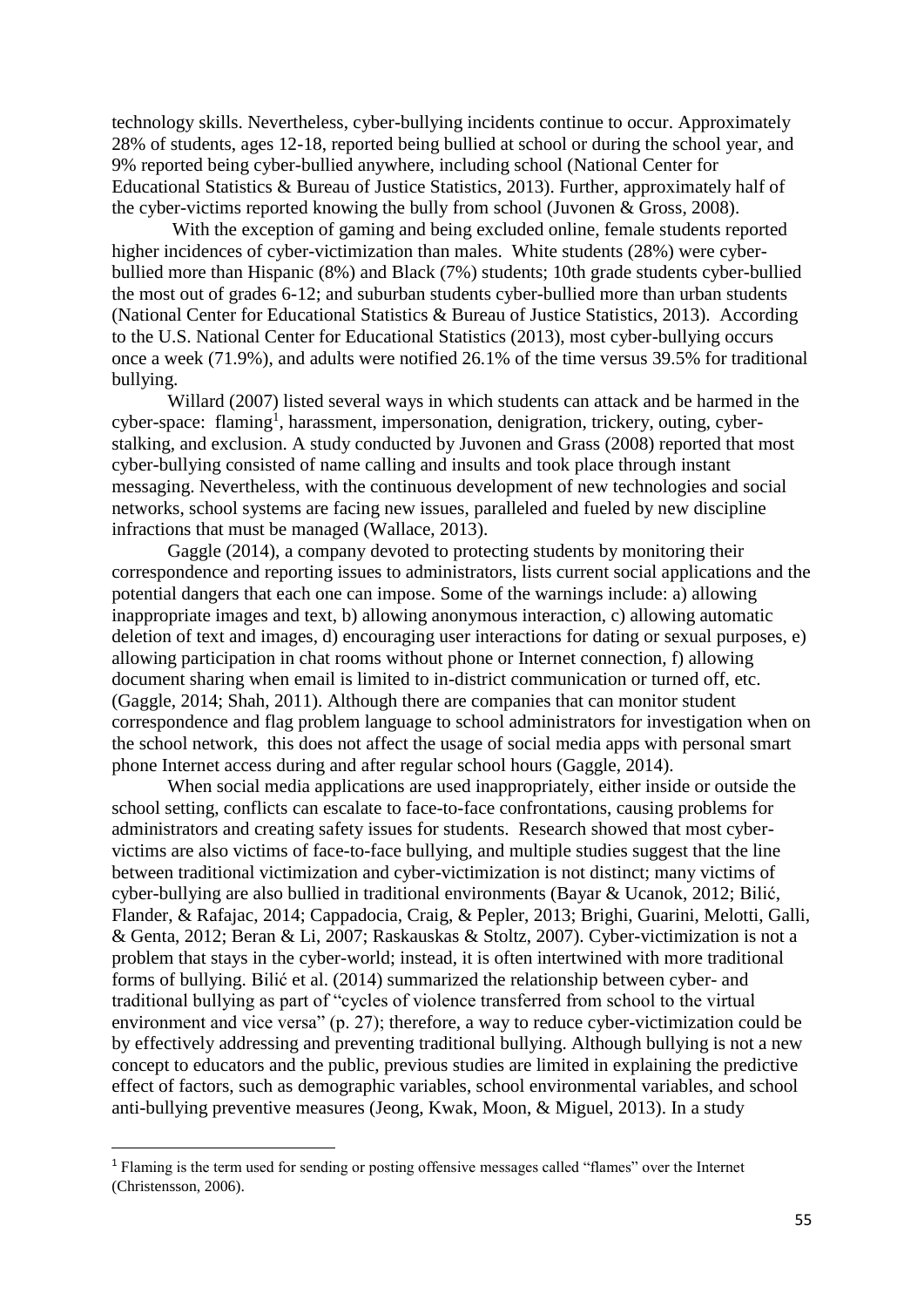examining school safety measures and students' perceptions of school climate, especially school rules and punishment, findings revealed that the variables of security guards, fairness and awareness of school rules, gangs and guns at school, students misbehaving, and teachers' punishment of students were statistically significant predictors of bullying victimization (Jeong et al., 2013).

In summary, the literature provides evidence on the relationships between behavior management, bullying, cyber-victimization, and the psycho-social consequences of cybervictimization. The current study aims to connect previous findings by integrating these relationships into a complex model, which allows the simultaneous estimation of a multitude of direct and indirect effects using the same data. The hypothesized model postulates that behavior management in the school setting predicts less bullying and, in turn, less cybervictimization. Further, it is hypothesized that increased levels of cyber-victimization predict more fear, avoiding behaviors, having fewer friends at school, weapon carrying, and, consequently, engagement into physical conflicts.

#### **Method**

#### **Data Sources**

Data for the current study were collected by the U.S. National Center for Education Statistics (NCES) and the Bureau of Justice Statistics (BJS), using 2011 School Crime Supplement (SCS) of the National Crime Victimization Survey (NCVS). The SCS was conducted in 1989, 1995, and biennially since 1999. Households are selected for the NCVS, using a stratified, multistage cluster sampling design. The SCS is administered to all eligible NCVS respondents, ages 12 through 18, within NCVS households between January and June of the year of data collection. In 2011, approximately 79,800 households participated in the NCVS sample, and those NCVS households included 10,341 members between the ages of 12 and 18. To be eligible for the SCS, these 12- to 18-year-olds must complete the NCVS and meet certain criteria specified in a set of SCS screening questions. These criteria require students to be currently enrolled in a primary or secondary education program leading to a high school diploma or enrolled sometime during the school year of the interview; not enrolled in fifth grade or under; and not exclusively homeschooled during the school year. In 2011, a total of 6,547 NCVS respondents were screened for the 2011 SCS, and 5,857 met the criteria for completing the survey. From this sample, individuals with at least one cybervictimization experience were selected for the current study. The resulting sample included 498 children (8.5%), with an average age of 15 (standard deviation=1.8). The age and grade level distribution of the selected sample is provided in Table 1.

Responses to the SCS were summarized into a set of variables measuring a) behavior management effectiveness at the child's school (bm), b) the extent to which respondents were victims of traditional bullying (bul); c) the extent to which respondents experienced cybervictimization (cyv); d) the extent to which respondents experienced fear (fear); e) the extent to which respondents manifested avoiding behaviors (avoid); f) the degree to which respondents agreed to have a peer friends at school (peerf); g) the number of times the respondents have been in physical conflicts (fights); and h) whether they brought different types of weapons to school during the current school year (weapon). A list of variable abbreviations is provided below (Table 2). The bm, bul, cyv, fear, avoid, and weapon variables are composite scores created by adding the responses to several survey items. The survey items represented by each variable, along with the response options and the assigned numerical values are listed in the Appendix. All variables were standardized as z scores (mean=0, standard deviation=1) before being used for further statistical analyses.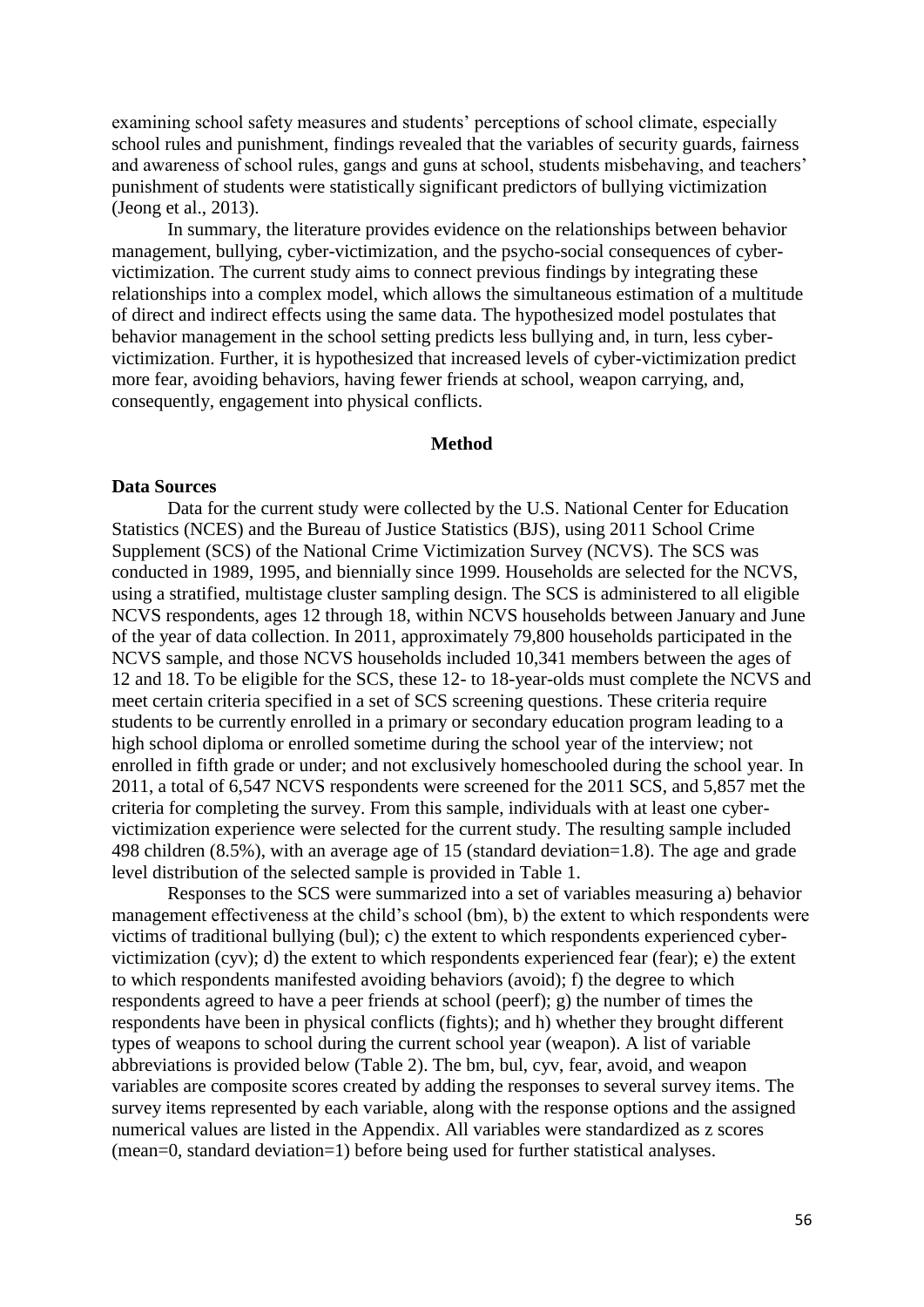### **Data Analysis**

To investigate the distribution of the data, researchers computed univariate indices of skewness and kurtosis for every composite variable. Typically, skewness indices larger than 2 and kurtosis indices larger than 7 show non-normal distribution (Finney & DiStefano, 2010). Additionally, the R.10.1 statistical package was used to conduct Mardia's test of multivariate normality (Mardia, 1970).

Relationships between variables were estimated using path analysis. This procedure uses correlational data to examine and compare the strength of direct and indirect relationships between variables (Lleras, 2005). It is an extension of multiple regression and assumes linear relationships among variables and a multivariate normal distribution (Wright, 1934). Unlike regression models, path models may include any number of dependent and independent variables and allows the simultaneous estimation of several multiple regression equations among a set of observed variables (Schumaker & Lomax, 2010). Further, path models may include mediating variables, which are independent variables in some relationships and dependent variables in others (Muthén & Muthén, 2012). Relationships between variables are estimated through the computation of path coefficients, which are standardized regression coefficients indicating the effect of an independent variable on a dependent variable (Garson, 2014). Path models also allow the computation of indirect effects, which estimate the impact of an independent variable on a dependent variable through one or more mediating variables by multiplying sequential path coefficients (Wuensch, 2012).

The hypothesized path model postulated that effective behavior management at the school level predicted less bullying and, in turn, less cyber-victimization. Further, the proposed model hypothesized that higher levels of cyber-victimization predicted higher levels of fear and avoiding behaviors, having fewer friends, and weapon carrying. The hypothesized model also specified a relationship between weapon carrying and engagement into physical conflicts. Further, the indirect effect of school behavior management on cyber-victimization was computed by multiplying the bm->bul path coefficient by the bul->cyv path coefficient.

To measure the degree of association between dependent variables, the hypothesized model also specified the estimation of covariance coefficients between variables measuring fear, avoiding behaviors, having peer friends, weapon carrying, and engagement in physical conflicts (Figure 1). Covariance estimates show the amount by which two variables change together and are scaled by the product of their standard deviations (Olson, 1987).

After specifying the coefficients to be estimated, the application of the T-rule (Byrne, 1998) showed that the model was over-identified, meaning that sufficient information and enough degrees of freedom (df=15) were left to compute model parameters. Path coefficients and goodness of fit indices were computed using the Mplus 7.1 statistical package with the maximum likelihood (ML) estimation procedure. Coefficients were considered significant when the corresponding t statistics took values above 1.96.

To assess the goodness of fit of the model, the following fit indices were recorded: (1) Chi-square statistic/ degrees of freedom; (2) root mean square error of approximation (RMSEA) and 90% confidence interval; (3) comparative fit index (CFI); and (4) the standardized root mean residual (SRMR). Although the chi-square fit statistic is widely used as an index of how well the model fits a set of data (Jöreskog & Sörbom, 1993), it is sensitive to both sample and model size (Finney & DiStefano, 2006). As a result, chi-square divided by the degrees of freedom was used as an index of fit. Generally, values lower than 3 indicate a good model fit (Finney & DiStefano, 2006). The RMSEA index estimates how well the proposed model approximates reality. Values between .05 and .08 indicate a fair model fit, whereas values smaller than .05 show excellent fit (Jöreskog & Sörbom, 1993). The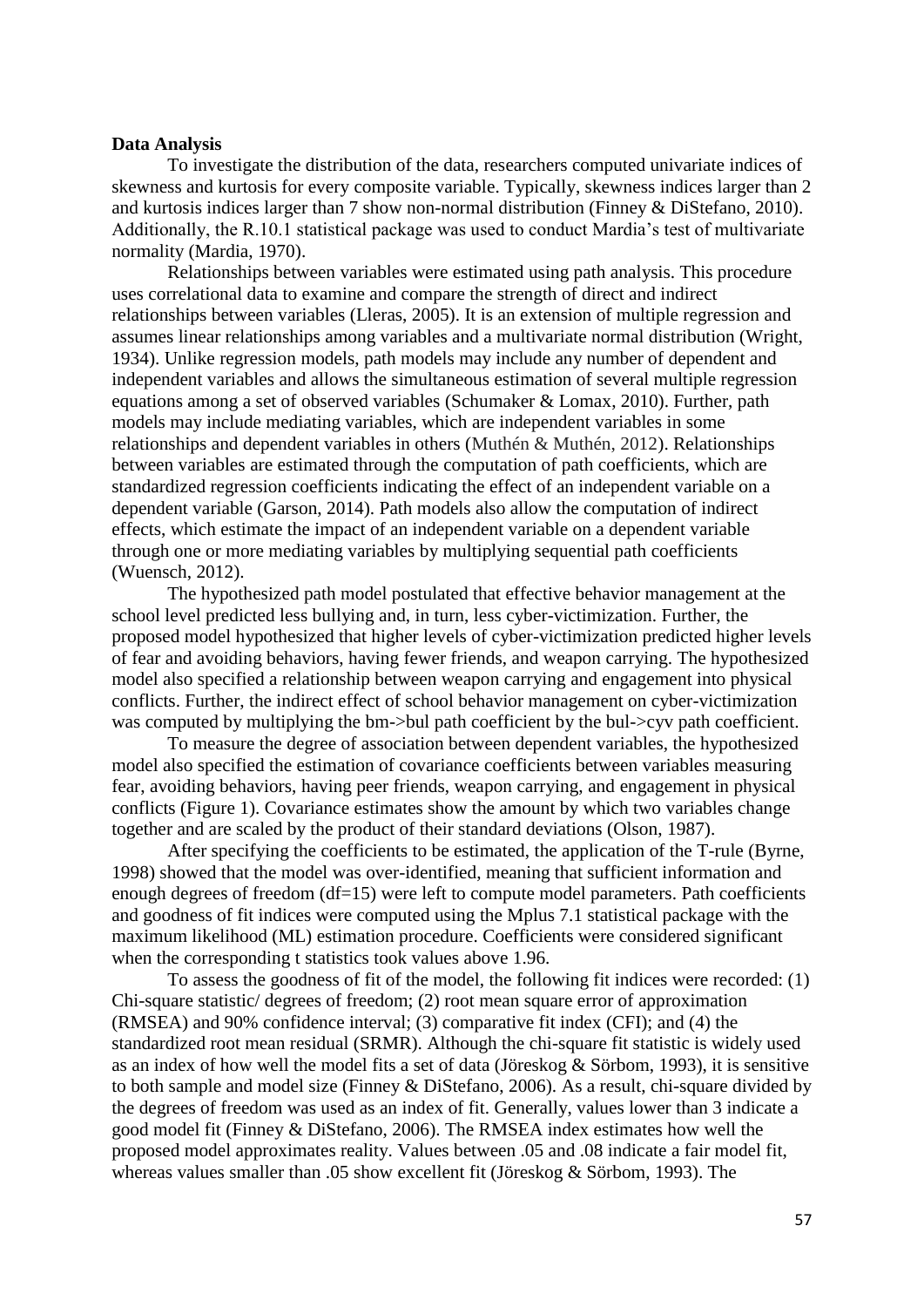comparative fit index (CFI) ranges from 0 to 1, and compares the proposed model to the independence model. Values greater than .90 indicate acceptable fit to the data, whereas values above .95 reflect a very good model fit (Schumaker & Lomax, 2010). SRMR reflects the size of the fitted residuals with small values indicating a better fit. When the variancecovariance residuals are small, the SRMR takes values that are closer to 0, which indicate good model fit. Researchers typically use .08 as a threshold for good fit (Jöreskog & Sörbom, 1993).

### **Results**

Although Mardia's tests of multivariate skewness (Mardia's multivariate skewness=35.94, *p* < .001) and multivariate kurtosis (Mardia's multivariate kurtosis= 49.50,  $p < .001$ ) yielded significant coefficients, the univariate skewness and kurtosis coefficients did not exceed the cutoff values indicative of non-normality, thus justifying the use of ML estimation (Finney & DiStefano, 2006).

The estimated path coefficients had relatively low values but were all statistically significant. The t statistics for path coefficients took absolute values between 2.8 and 10.15 (Table 3). The highest path coefficients were bul->cyv (.414), and cyv->avoid (.277), whereas the weakest relationships were cyv->peerf (-0.125), and weapon->fights (0.179). The bm->bul and cyv->peerf path coefficients took negative values, indicating that high values in one variable were associated with low values in the other variable. All other path coefficients took positive values, indicating positive relationships. Results showed that, when behavior management increased its effectiveness by one unit, traditional bullying decreased by 0.260; a one unit decrease in bullying was associated with a 0.414 decrease in cybervictimization. Therefore, the indirect effect of school behavior management on cybervictimization was -0.11.

As indicated in Table 4, the only significant covariance coefficients were between fear and avoidance behaviors and between avoidance behaviors and fights. Non-significant relationships were sequentially eliminated to obtain a final path model (Figure 2). Goodness of fit indices showed that the final path model had a good fit to the data (Table 5). Chisquare/df was higher than 3, but this statistic is sensitive to both sample size and model size (Finney & DiStefano, 2006). Further, the RMSA, CFI, and SRMR indices showed a good model fit.

#### **Discussion**

The current study showed that, in schools with a generally effective behavior management, traditional bullying was less likely to occur. This finding was consistent with prior research showing that measures of behavior management effectiveness are significant predictors of bullying victimization (Jeong et al., 2013). Results also showed that traditional bullying was a significant predictor of cyber-victimization. This was the strongest relationship in the path model and confirmed the findings of previous research findings (Bayar & Ucanok, 2012; Bilić et al., 2014; Cappadocia et al., 2013; Brighi et al., 2012; Beran & Li, 2007; Raskauskas & Stoltz, 2007).

The second strongest relationship was between cyber-victimization and avoidance. This relationship is particularly interesting because cyber-victimization occurred in the cyberspace, whereas the *avoid* composite variable measured avoidance of school-related activities and of physical locations within and outside of the school grounds (e.g., school entrance, the shortest route to school, cafeteria, restrooms, parking lot, etc.).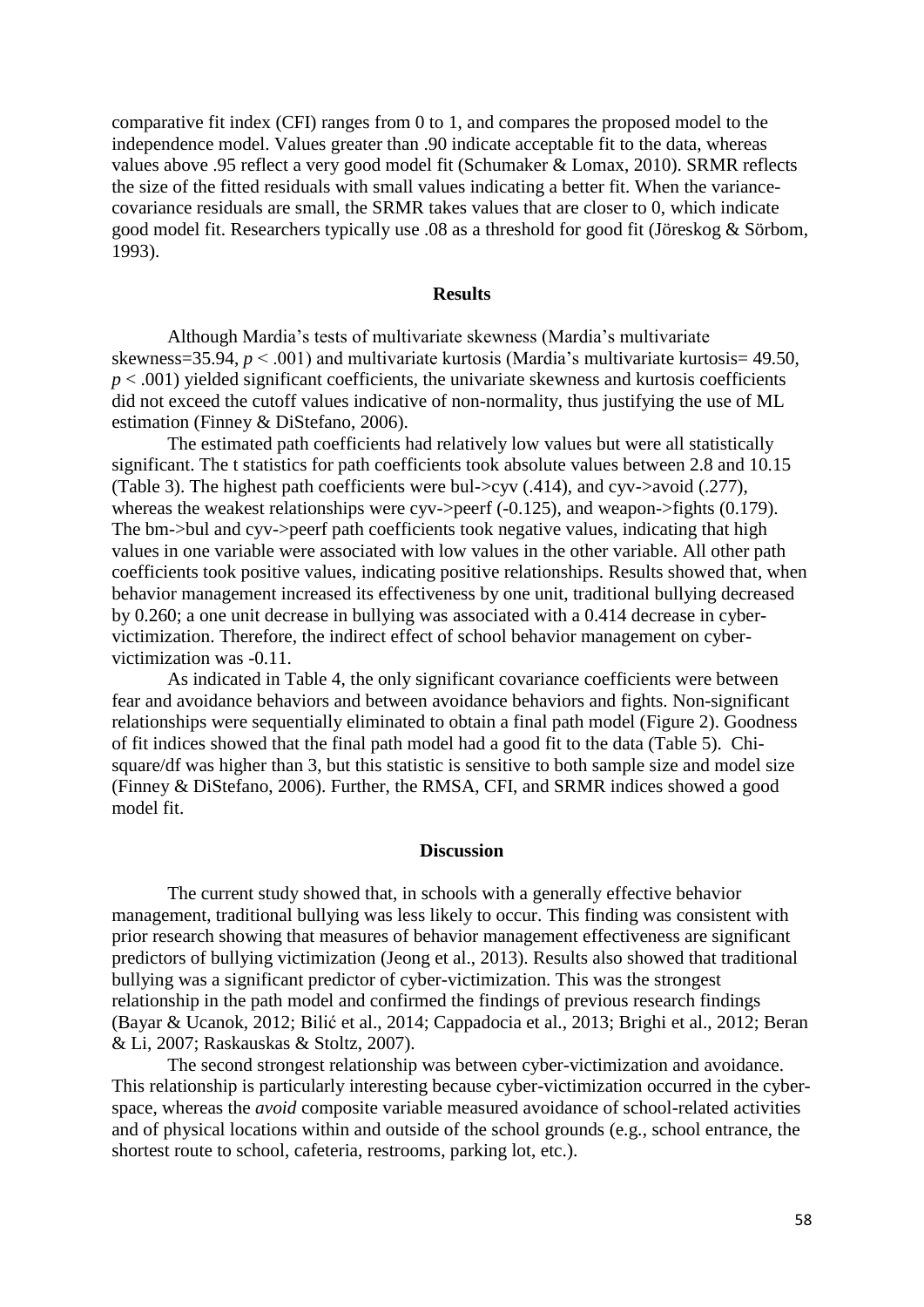Significant relationships were also found between cyber-victimization and other psychosocial consequences, such as fear and having fewer friends. Although these relationships were not strong, they were statistically significant and confirmed findings of other researchers (Juvonen & Gross, 2008; Sourander et al., 2010; Schoffstall & Cohen, 2011). Further, a strong covariance coefficient was recorded between fear and avoidance, showing that higher levels of avoidant behavior were associated with higher levels of fear.

The hypothesized model also specified relationships between cyber-victimization and weapon carrying, as well as between weapon carrying and engagement into physical conflicts. These relationships were not strong, but were statistically significant and confirmed the hypotheses that cyber-victimization can predict, to a certain extent, aggressive behavior and can put cyber-victims and other individuals at risk.

As indicated above, many of the relationships specified in the hypothesized path model have been investigated by other researchers. Nevertheless, the use of path analysis allowed researchers to simultaneously estimate multiple relationships, to include several mediating variables, and to estimate the indirect effect of school behavior management on cyber-victimization. Although this effect was not strong, results showed that one unit increase in behavior management effectiveness predicted a 0.11 decrease in cybervictimization. This finding is encouraging, considering that the bm composite variable included only general indicators of behavior management (e.g., fairness and enforcement of school rules, frequency of misbehavior, etc.), which did not directly address cybervictimization. Targeted interventions addressing victimization may have a higher impact on reducing bullying and cyberbullying. Unlike other factors that cannot be entirely controlled by educators (e.g., access to mobile devices, anonymous online activity, etc.), behavior management can be improved and can be focused on the prevention and sanction of cybervictimization.

In summary, the findings of most practical relevance are that victims of traditional bullying are also likely to be victims of cyber-bullying and that cyber-victimization predicts increased levels of avoiding behaviors. This information is critical for practitioners, because it facilitates the identification of cyber-victims by indicating behaviors that may be associated with virtual victimization: a) being a victim of traditional bullying, and b) the manifestation of avoiding behaviors.

The current study is based on data from the 2011 administration of the School Crime Supplement. Additional research using data from other collection years is needed to determine the extent to which results are consistent across time. Further, the relationships identified in this study only begin to describe the cyber-victimization phenomenon. More research using person-oriented classification procedures is needed to describe in more detail the characteristics of cyber-victims and to develop a typology of cyber-victimization. Additionally, the relationships between cyber-victimization and other risk factors (e.g., social interaction difficulties, lack of participation in school related activities, etc.) should be investigated to facilitate the prevention and early identification of cyber-victimization.

### **References**

Bayar, Y., & Ucanok, Z. (2012). School social climate and generalized peer perception in traditional and cyberbullying status. *Educational Sciences: Theory and Practice*, *12*(4), 2352-2358.

Belsey, B. (2014, June 23). Cyberbullying. Retrieved from: www.cyberbullying.org

Beran, T., & Li, Q. (2007). The relationship between cyberbullying and school bullying. *Journal of Student Wellbeing*, *1*(2), 15-33.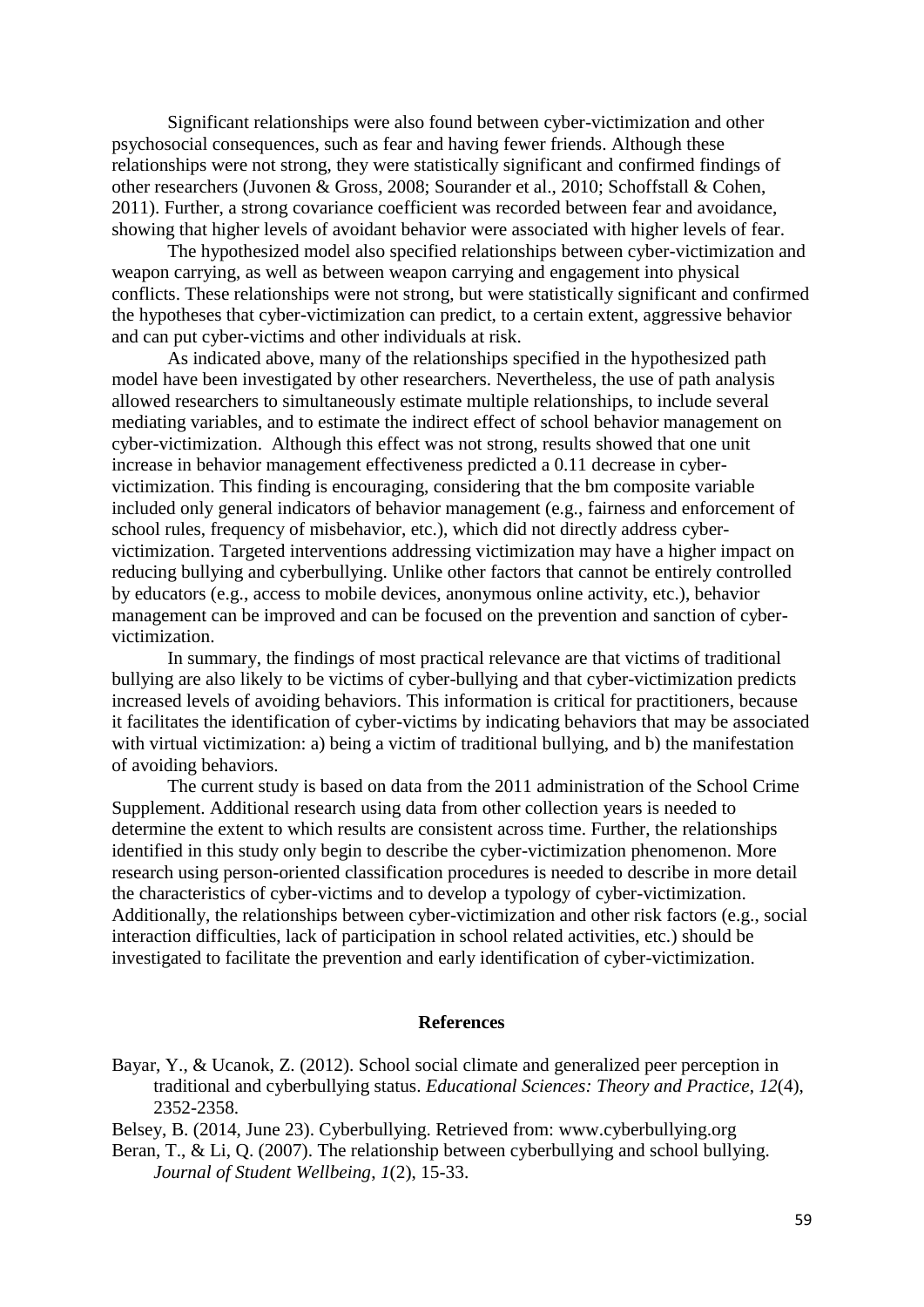- Bilić, V., Flander, G. B., & Rafajac, B. (2014). Life satisfaction and school performance of children exposed to classic and cyber peer bullying. *Collegium Antropologicum, 38*(1), 21-29.
- Brighi, A., Guarini, A., Melotti, G., Galli, S., & Genta, M. (2012). Predictors of victimisation across direct bullying, indirect bullying and cyberbullying. *Emotional & Behavioural Difficulties, 17*(3-4), 375-388.
- Byrne, B. (1998). *Structural equation modeling with LISREL, PRELIS, and SIMPLIS: Basic concepts, applications, and programming.* Mahwah, NJ: Lawrence Erlbaum Associates.
- Cappadocia, M. C., Craig, W. M., & Pepler, D. (2013). Cyberbullying prevalence, stability, and risk factors during adolescence. *Canadian Journal of School Psychology*, *28*(2), 171-192.
- Christensson, P. (2006). Flaming definition. Retrieved 2015, September 8, from http://techterms.com
- Englander, E. (2010). *Responding to cyberbullying incidents: An administrator's guide*. Massachusetts Aggression Reduction Center.
- Englander, E.K. (2012). [Responding to cyberbullying: Advice for parents and educators.](http://books.google.com/books?hl=en&lr=&id=br2sAgAAQBAJ&oi=fnd&pg=PR1&dq=Elizabeth+Englander&ots=43hJiIxjvI&sig=dBvNosy8sxsk4tRLMdrxSRjXrWA#v=onepage&q=Elizabeth%20Englander&f=false) In Patchin, J. W., & Hinduja, S. (Eds.) *Cyberbullying prevention and response: Expert perspectives*. New York: Routledge, 149-160.
- Finney, S. J., & DiStefano, C. (2006). Nonnormal and categorical data in structural equation models. In G.R. Hancock & R.O. Mueller (Eds.), *A second course in structural equation modeling* (pp. 269 - 314). Greenwich, CT: Information Age.
- Gaggle. (2014). Top social networking sites & apps your kids use. Retrieved from <https://www.gaggle.net/top-social-networking-sites-and-apps-kids-use/>
- Garson, G. D. (2014). *Path analysis*. Asheboro, NC: Statistical Associates Publishers. Retreived from
	- http://www.statisticalassociates.com/pathanalysis.htm
- Hinduja, S., & Patchin, J.W. (2010). Bullying, cyberbullying, and suicide, *Archives of Suicide Research*, *14*, 206–221.
- International Society for Technology in Education. (2014). *ISTE Standards.* Retrieved from http://www.iste.org/standards
- Jeong, S., Kwak, D., Moon, B., & Miguel, C. (2013). Predicting school bullying victimization: Focusing on individual and school environmental/security factors. *Journal of Criminology, 2013*, 1-13.
- Jöreskog, K., & Sörbom, D. (1993). *LISREL 8: Structural equation modeling with the SIMPLIS command language*. Chicago, IL: Scientific Software International Inc.
- Juvonen, J., & Gross, E. F. (2008). Extending the school grounds? Bullying experiences in cyberspace. *Journal of School Health, 78*, 496–505.
- Kowalski, R. M., Limber, S. P., & Agatston, P. W. (2008). *Cyber bullying: Bullying in the digital age*. Malden, MA: Blackwell.
- Lleras, C. (2005). Path analysis. In K. Kempf-Leonard (ed.), *Encyclopedia of social measurement* (Vol. 3) (25-30). Academic Press, New York.
- Mardia, K. V. (1970). Measures of multivariate skewness and kurtosis with applications. *Biometrika*, 36, 519-530.
- Muscari, M. (2002). Sticks and stones: The NP's role with bullies and victims. *Journal of Pediatric Health Care, 16*, 22-28.
- Muthén, L. K., & Muthén, B. O. (2012). Mplus. *The comprehensive modeling program for applied researchers: User's guide*, *5*.
- National Center for Educational Statistics, U.S. Department of Education and Bureau of Justice Statistics. Office of Justice Programs, U.S. Department of Justice. (2013).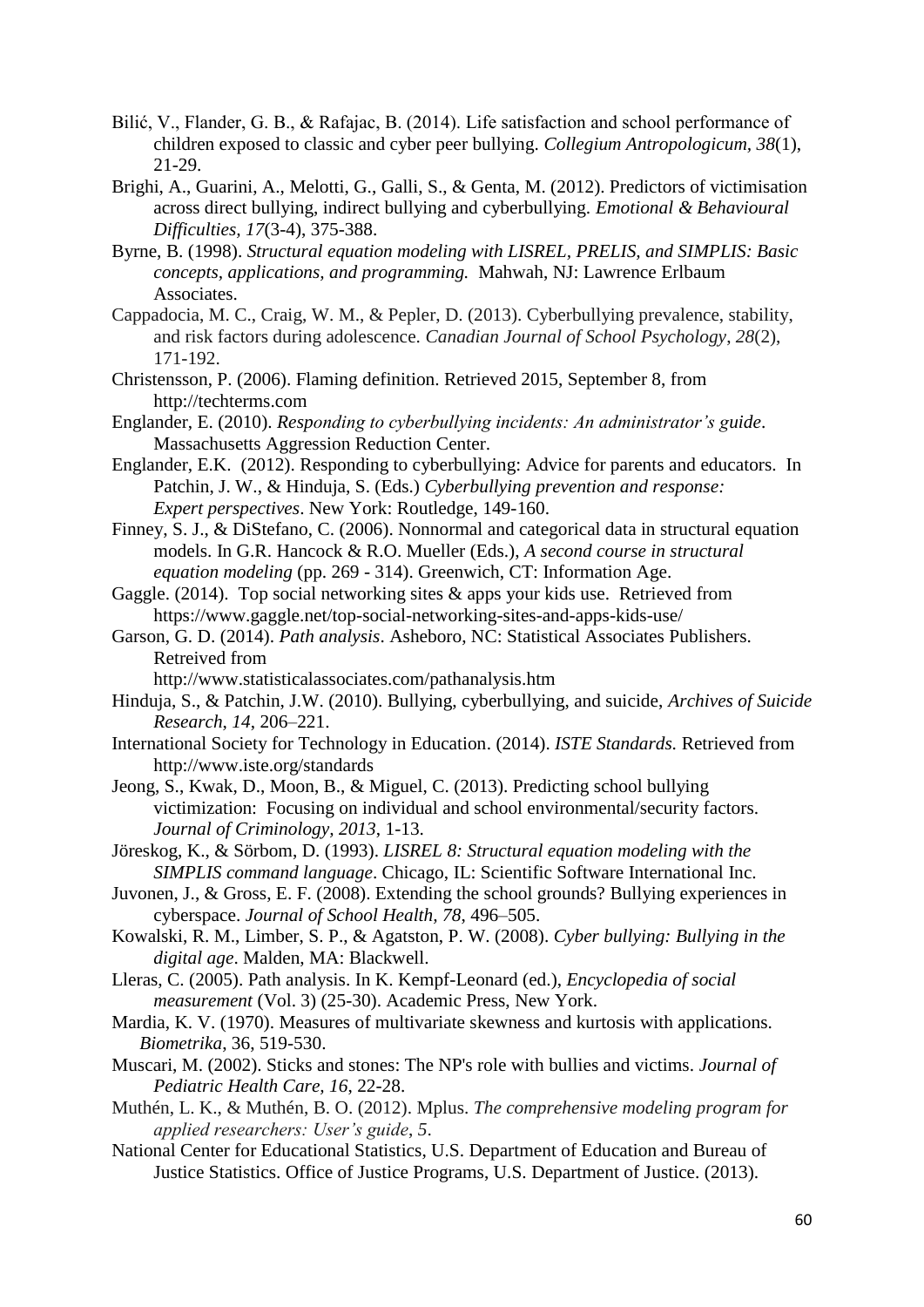*Indicators of School Crime and Safety: 2012 (NCES 2014-042/NCJ 243299)*. Washington, DC: American Institute for Research.

- Nirvi, S. (2011). Federal law makers weigh bullying prevention, *Education Week*, 31 (10), 14.
- Olson, C. L. (1987). *Essentials of statistics: Making sense of data*. Allyn & Bacon, Inc.
- Olweus, D. (1993). *Bullying at school: What we know and what we can do.* Cambridge, MA: Blackwell.
- Raskauskas, J., & Stoltz, A. D. (2007). Involvement in traditional and electronic bullying among adolescents. *Developmental Psychology, 43*, 564–575.
- Schoffstall, C. L., & Cohen, R. (2011). Cyber aggression: The relation between online offenders and offline social competence. *Social Development, 20*, 587–604.
- Schumacker, R., & Lomax, R. (2010). *A beginner's guide to structural equation modeling* (3rd ed.)*.* New York, NY: Routledge.
- Shah, N. (2011). Bullies operate anonymously on popular social network. *Education Week, 30*(27), 12.
- Slovak, K., & Singer, J. B. (2011). School social workers' perceptions of cyberbullying. *Children & Schools*. *33*(1)5-16.
- Sourander, A., Brunstein, K. A., Ikonen, M., Lindroos, J., Luntamo, T., Koskelainen, M. T., & Helenius, H. (2010). Risk factors associated with cyberbullying among adolescents: A population-based study. *Arch Gen Psychiatry, 67*(7). 720-728.
- Wagner, C. (2008). Beating the cyberbullies: Targets of taunting need help turning the tables on tormentors. *Futurist. 42*(5), 14-15.
- Wallace, K. (2013). Parents, parents, beware of bullying on sites you've never seen. *CNN.*  Retrieved from

<http://www.cnn.com/2013/10/10/living/parents-new-apps-bullying/>updated 8:14 PM EDT, Sun October 12, 2014

- Willard, N. E. (2007). *Cyberbullying and cyberthreats: Responding to the challenges of online aggression, threats and distress.* Champaign, IL: Research Press.
- Wright, S. (1934). The method of path coefficients. *Annals of Mathematical Statistics* 5 (3): 161–215
- Wuensch, K. L. (2012). *An introduction to path analysis*. Retrieved from http://core.ecu.edu/psyc/wuenschk/MV/SEM/Path.pdf on <1/9/2015>.
- Ybarra, M. L., & Mitchell, K. J. (2004a). Online aggressor/ targets, aggressors, and targets: A comparison of associated youth characteristics. *Journal of Child Psychology and Psychiatry, 45*, 1308–1316.
- Ybarra, M. L., & Mitchell, K. J. (2004b). Youth engaging in online harassment: Associations with caregiver-child relationships, Internet use, and personal characteristics. *Journal of Adolescence, 27*, 319–336.

### **Table 1**

Frequency Percent Age 12 55 11.0 13 77 15.5 14.3 14.3 15 79 15.9 16 106 21.3

*Age and grade level distribution of the selected sample*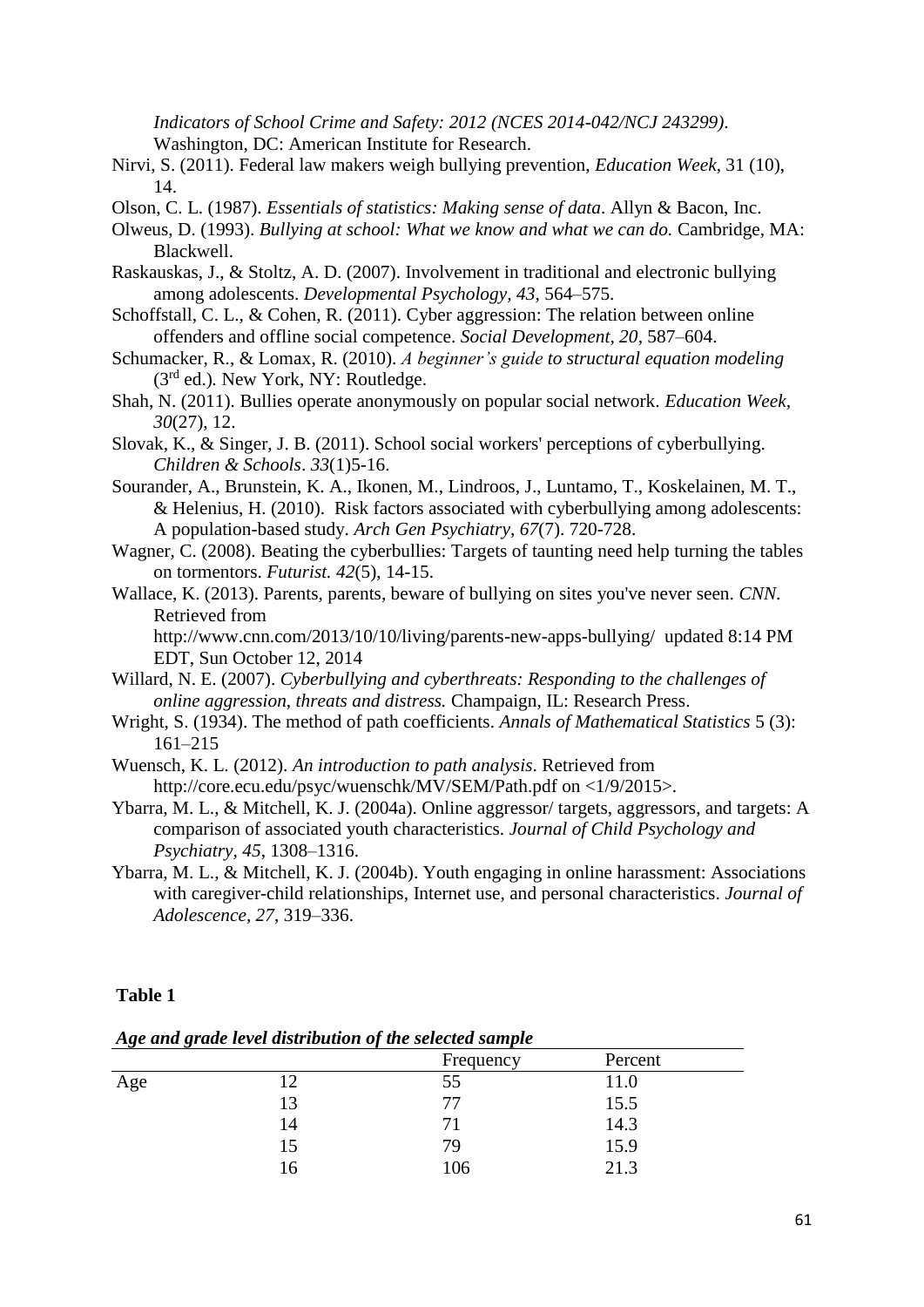|             | 17<br>18<br>Total | 72<br>38<br>498 | 14.5<br>7.6<br>100.0 |
|-------------|-------------------|-----------------|----------------------|
| Grade Level | Sixth             | 31              | 6.2                  |
|             | Seventh           | 72              | 14.5                 |
|             | Eighth            | 75              | 15.1                 |
|             | Ninth             | 70              | 14.1                 |
|             | Tenth             | 101             | 20.3                 |
|             | Eleventh          | 83              | 16.7                 |
|             | Twelfth           | 55              | 11.0                 |
|             | Other             | 1               | $\cdot$ .2           |
|             | Missing           | 10              | 2.0                  |
|             | Total             | 498             | 100                  |

## **Table 2**

# *Variable abbreviations*

| Abbreviation | Variable                                                                                                           |
|--------------|--------------------------------------------------------------------------------------------------------------------|
| bm           | Behavior management effectiveness at the respondent's school                                                       |
| bul          | The extent to which the respondent was a victim of traditional bullying.                                           |
| <b>CVV</b>   | The extent to which the respondent experienced cyber-victimization.                                                |
| fear         | The extent to which the responded experienced fear of victimization.                                               |
| avoid        | The extent to which the responded avoided places or activities.                                                    |
| peerf        | The degree to which respondent agreed to have a peer friends at<br>school.                                         |
| fights       | The number of times the respondent has been in physical conflicts.                                                 |
| weapon       | The number of times the respondent brought different types of<br>weapons to school during the current school year. |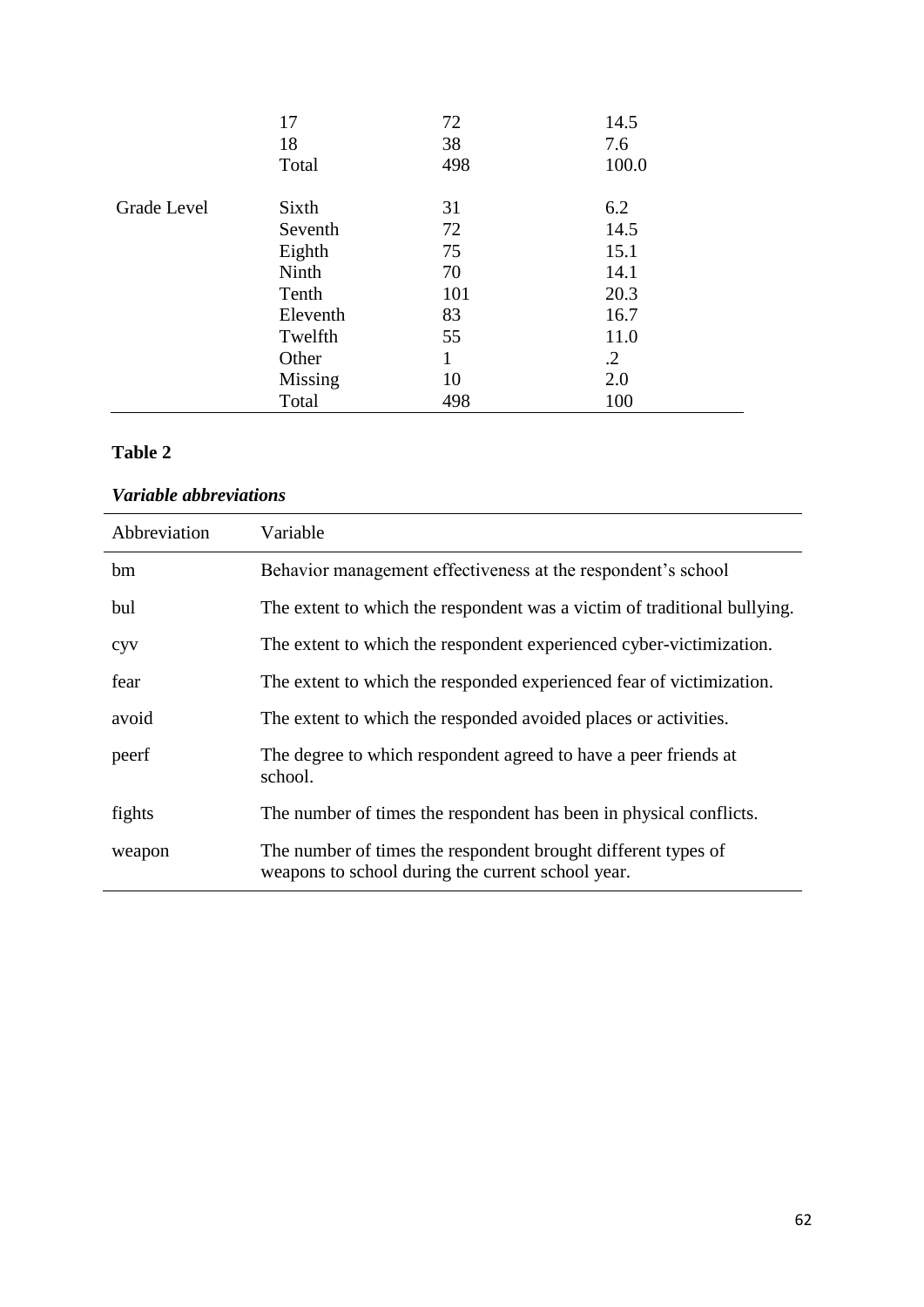# **Table 3**

| 1 car of argumented for pum coofficients |          |          |                |            |
|------------------------------------------|----------|----------|----------------|------------|
| Path                                     | Estimate | Standard | Estimate/      | One-tailed |
|                                          |          | error    | Standard error | p          |
|                                          |          |          | (t values)     |            |
| $bm \rightarrow bul$                     | $-0.260$ | 0.043    | $-6.006$       | < 0.001    |
| $bul \rightarrow cyv$                    | 0.414    | 0.041    | 10.151         | < 0.001    |
| $cyv \rightarrow$ weapon                 | 0.144    | 0.044    | 3.284          | < 0.001    |
| $c$ yv - $>$ avoid                       | 0.277    | 0.043    | 6.458          | < 0.001    |
| $c$ yv -> fear                           | 0.194    | 0.043    | 4.480          | < 0.001    |
| $cyv \rightarrow peerf$                  | $-0.125$ | 0.044    | $-2.803$       | 0.002      |
| weapon - fights                          | 0.179    | 0.044    | 4.122          | < 0.001    |

## *Test of significance for path coefficients*

## **Table 4**

# *Relationships between dependent variables*

| Relationship     | Covariance | Standard | Estimate/ | Two-tailed |
|------------------|------------|----------|-----------|------------|
|                  | estimate   | error    | Standard  | p          |
|                  |            |          | error     |            |
| $fear - avoid$   | 0.456      | 0.047    | 9.757     | 0.000      |
| $peer f - avoid$ | $-0.042$   | 0.043    | $-0.984$  | 0.325      |
| $peer f - fear$  | $-0.079$   | 0.044    | $-1.806$  | 0.071      |
| $fights - avoid$ | 0.028      | 0.014    | 2.049     | 0.040      |
| $fights - fear$  | 0.012      | 0.014    | 0.896     | 0.370      |
| $fights - peerf$ | 0.014      | 0.014    | 1.010     | 0.313      |

## **Table 5**

# *Goodness of Fit Indices*

| Index         | Value             |
|---------------|-------------------|
| Chi-Square    | 119.162           |
| df            | 15                |
| Chi-Square/df | 7.94              |
| <b>RMSEA</b>  | 0.068             |
| (90% CI)      | $(0.049 - 0.087)$ |
| <b>CFI</b>    | 0.974             |
| <b>SRMR</b>   | 0.084             |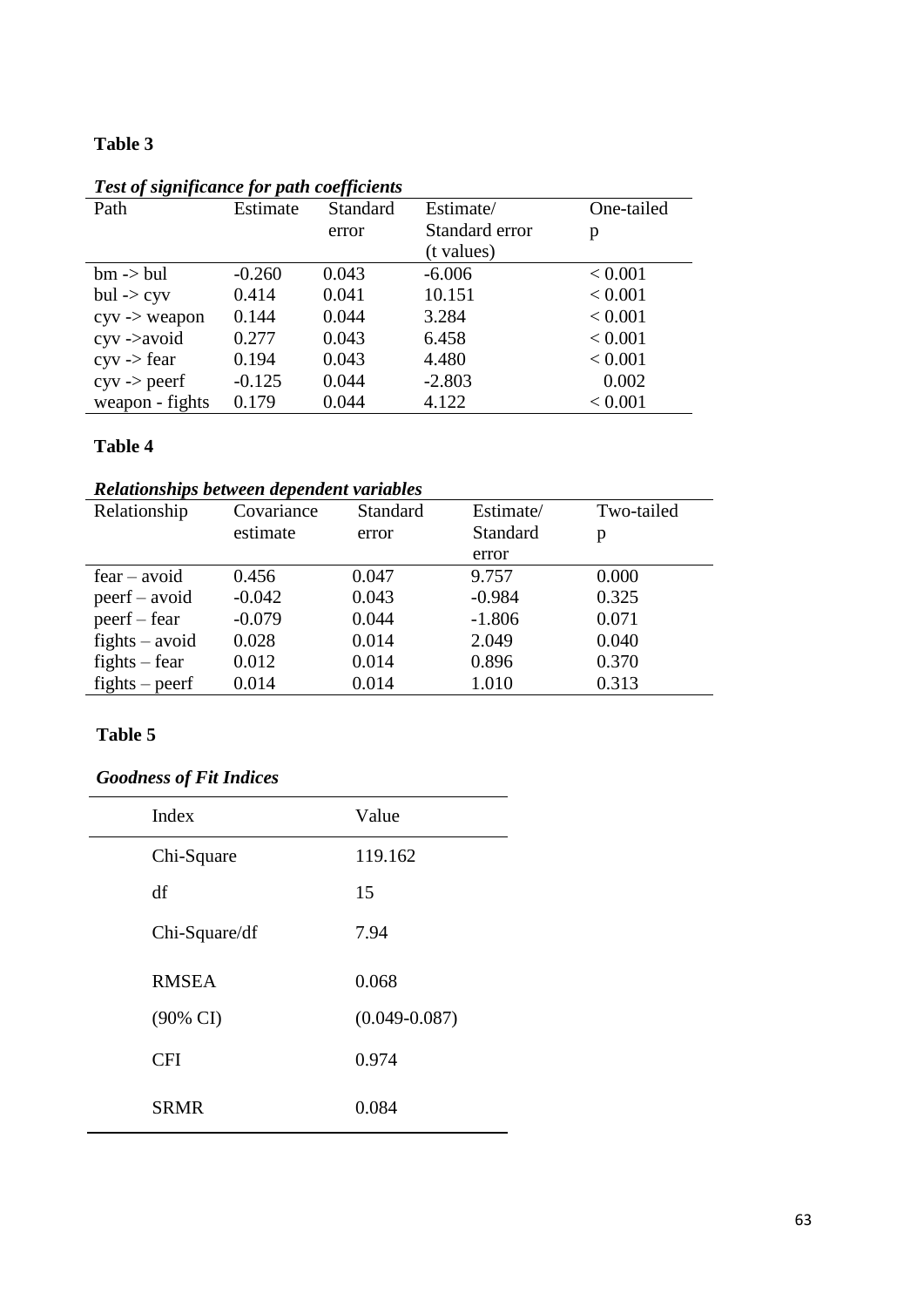

*Figure 1***. Conceptual model**



*Figure 2***. Parameter estimates for the final model**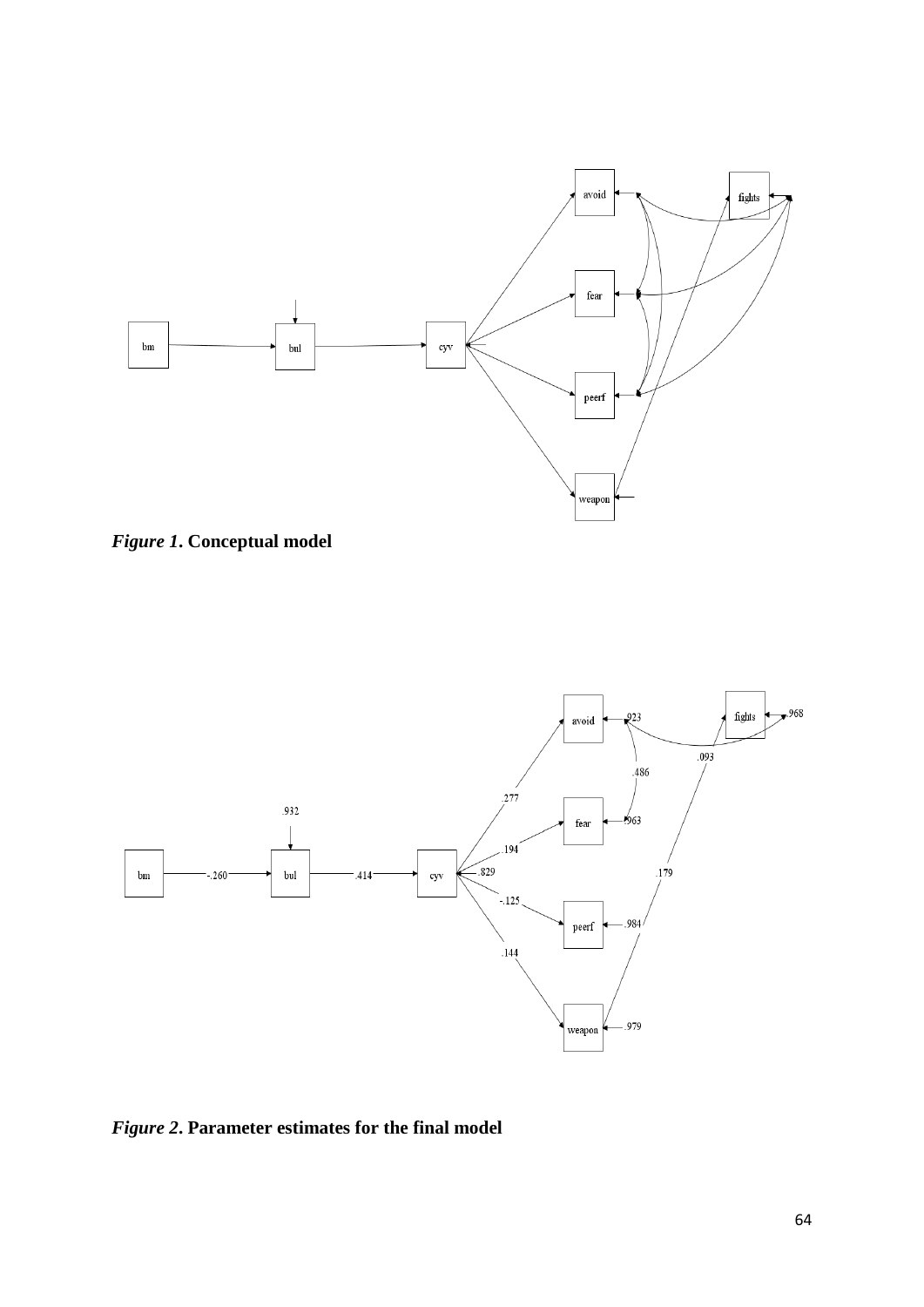| <b>Appendix</b> |
|-----------------|
|-----------------|

|                                       | SCS hems included in Statistical Analysis                                                                                                                                                                                                                                                                                                                                                                                                |                                                                                                                                                                                                                                                                                                                                                                                           |                                                                                               |
|---------------------------------------|------------------------------------------------------------------------------------------------------------------------------------------------------------------------------------------------------------------------------------------------------------------------------------------------------------------------------------------------------------------------------------------------------------------------------------------|-------------------------------------------------------------------------------------------------------------------------------------------------------------------------------------------------------------------------------------------------------------------------------------------------------------------------------------------------------------------------------------------|-----------------------------------------------------------------------------------------------|
| Variable                              | <b>Directions</b>                                                                                                                                                                                                                                                                                                                                                                                                                        | Item                                                                                                                                                                                                                                                                                                                                                                                      | Response<br>Options and<br>Coding                                                             |
| <b>Behavior</b><br>management<br>(bm) | "I am going to read a list"<br>of statements that could<br>describe your school.<br>Thinking about your<br>school, would you<br>strongly agree, agree,<br>disagree, or strongly<br>disagree with the<br>following"                                                                                                                                                                                                                       | Everyone knows the school<br>rules.<br>School rules are fair.<br>Punishment is the same no<br>matter who you are.<br>School rules are strictly<br>enforced.<br>If a rule is broken, students<br>know what kind of punishment<br>will follow.                                                                                                                                              | $1 =$ Strongly<br>Disagree<br>$2 = Disagree$<br>$3 = \text{Agree}$<br>$4 =$ Strongly<br>Agree |
| <b>Bullying</b><br>(bul)              | "Now I have some<br>questions about what<br>students do at school that<br>make you feel bad or are<br>hurtful to you. We often<br>refer to this as being<br>bullied. You may include<br>events you told me about<br>already. During this<br>school year, has any<br>student bullied you? That<br>is, has another<br>student"<br>"What were the injuries<br>you suffered as a result<br>of being pushed, shoved,<br>tripped, or spit on?" | Made fun of you?<br>Spread rumors about you?<br>Threatened you with harm?<br>Pushed you, shoved you, or<br>spit on you?<br>Tried to make you do things<br>you did not want to do?<br>Excluded you from activities<br>on purpose?<br>Destroyed your property on<br>purpose?<br>Bruises or swelling<br>Cuts, scratches, or scrapes<br>Black eye/bloody nose<br>Teeth chipped or knocked out | $0 = No$<br>$1 = Yes$                                                                         |
|                                       |                                                                                                                                                                                                                                                                                                                                                                                                                                          | Broken bones/internal injuries<br>Knocked unconscious<br>Other                                                                                                                                                                                                                                                                                                                            |                                                                                               |
| Cyber-<br>victimization<br>(cyy)      | "Now I have some<br>questions about what<br>students do that could<br>occur anywhere and that<br>make you feel bad or are<br>hurtful to you. You may<br>include events you told<br>me about already. During<br>this school year, has<br>another student"                                                                                                                                                                                 | Posted hurtful information<br>about you on the Internet?<br>Threatened or insulted you<br>through email?<br>Threatened or insulted you<br>through instant messaging?<br>Threatened or insulted you<br>through text messaging?<br>Threatened or insulted you<br>through online gaming?<br>Purposefully excluded you<br>from an online community?                                           | $0=N0$<br>$1 = Yes$                                                                           |
| Avoidance<br>(avoid)                  | "During this school year,<br>did you ever STAY                                                                                                                                                                                                                                                                                                                                                                                           | Shortest route to school<br>Entrance to the school                                                                                                                                                                                                                                                                                                                                        | $0 = No$<br>$1 = Yes$                                                                         |

SCS Items Included in Statistical Analysis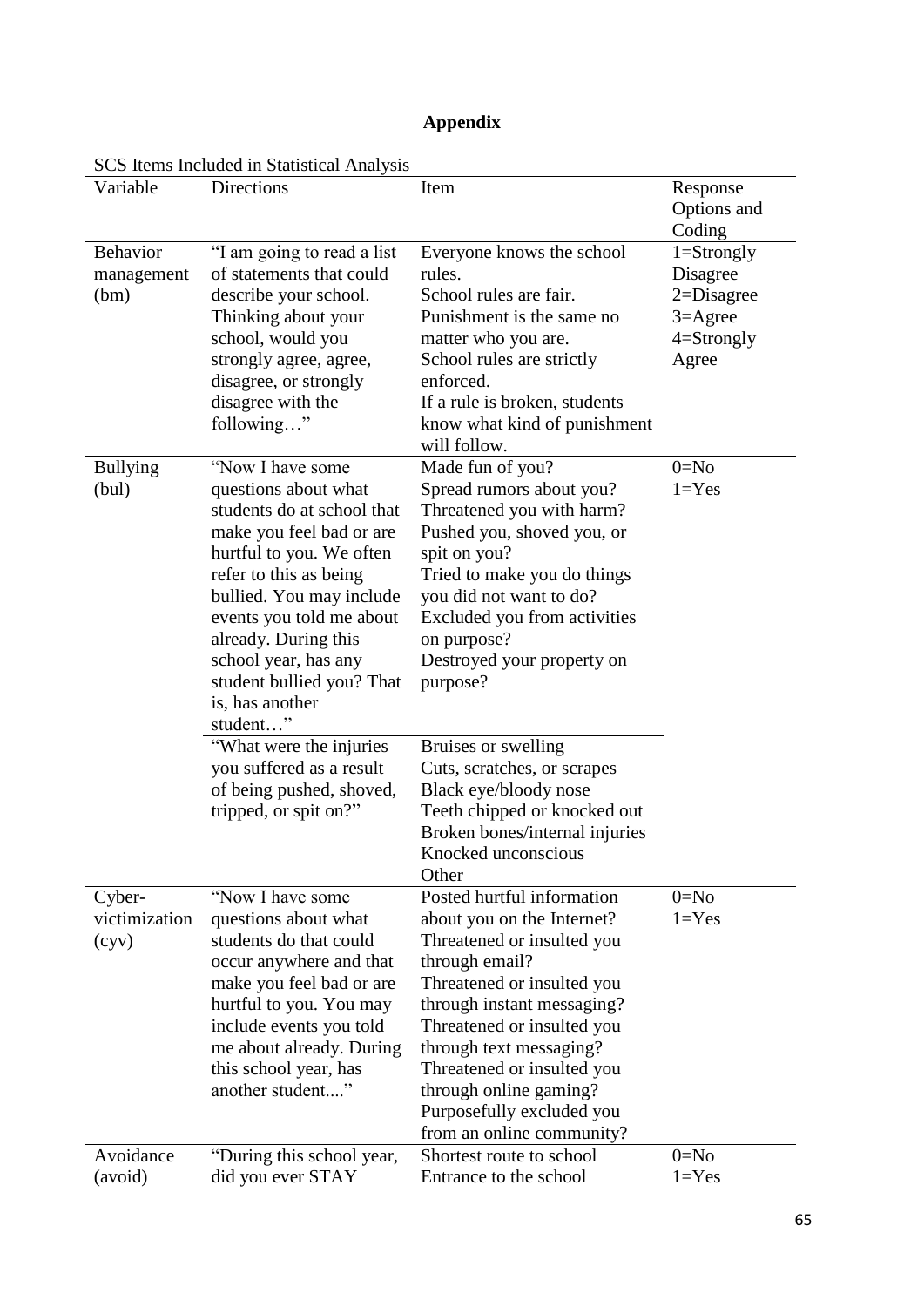|                                | AWAY from any of the<br>following places because<br>you thought someone<br>might attack or harm you<br>there?"                                                                                                                                                                                                                                                                                                  | Hallways or stairs in school<br>Parts of school cafeteria<br>School restrooms<br>Other places inside the school<br>building<br>School parking lot<br>Other places on school<br>grounds<br>Did you avoid any activities at<br>your school because you<br>thought someone might harm<br>you?<br>Did you avoid any classes<br>because you thought someone<br>might harm you?<br>Did you stay at home from<br>school because you thought<br>someone might harm you? |                                                                                               |
|--------------------------------|-----------------------------------------------------------------------------------------------------------------------------------------------------------------------------------------------------------------------------------------------------------------------------------------------------------------------------------------------------------------------------------------------------------------|-----------------------------------------------------------------------------------------------------------------------------------------------------------------------------------------------------------------------------------------------------------------------------------------------------------------------------------------------------------------------------------------------------------------------------------------------------------------|-----------------------------------------------------------------------------------------------|
| Fear<br>(fear)                 |                                                                                                                                                                                                                                                                                                                                                                                                                 | How often are you afraid that<br>someone will harm you in the<br>school building/property?<br>How often are you afraid that<br>someone will harm you on the<br>way to and from school?<br>Besides the times you are on<br>school property or going to or<br>from school, how often are<br>you afraid that someone will<br>harm you?                                                                                                                             | $0 =$ Never<br>$1 =$ Almost<br>never<br>2=Sometimes<br>3=Most of the<br>time                  |
| Weapon<br>Carrying<br>(weapon) | "In the next series of<br>questions we are going to<br>ask you about weapons at<br>your school. All your<br>responses are strictly<br>confidential and will not<br>be shared with anyone.<br>Some people bring guns,<br>knives, or objects that<br>can be used as weapons<br>to school for protection.<br>During this school year,<br>did YOU ever bring the<br>following to school or<br>onto school grounds?" | A gun<br>A knife brought as a weapon<br>Some other weapon                                                                                                                                                                                                                                                                                                                                                                                                       | $0=N0$<br>$1 = Yes$                                                                           |
| Peer Friends<br>(peerf)        | "Thinking about<br>FRIENDS at your<br>school, would you<br>strongly agree, agree,<br>disagree, or strongly<br>disagree with the                                                                                                                                                                                                                                                                                 | At school, you have a<br>FRIEND you can talk to, who<br>cares about your feelings and<br>what happens to you.                                                                                                                                                                                                                                                                                                                                                   | $1 =$ Strongly<br>Disagree<br>$2 = Disagree$<br>$3 = \text{Agree}$<br>$4 =$ Strongly<br>Agree |